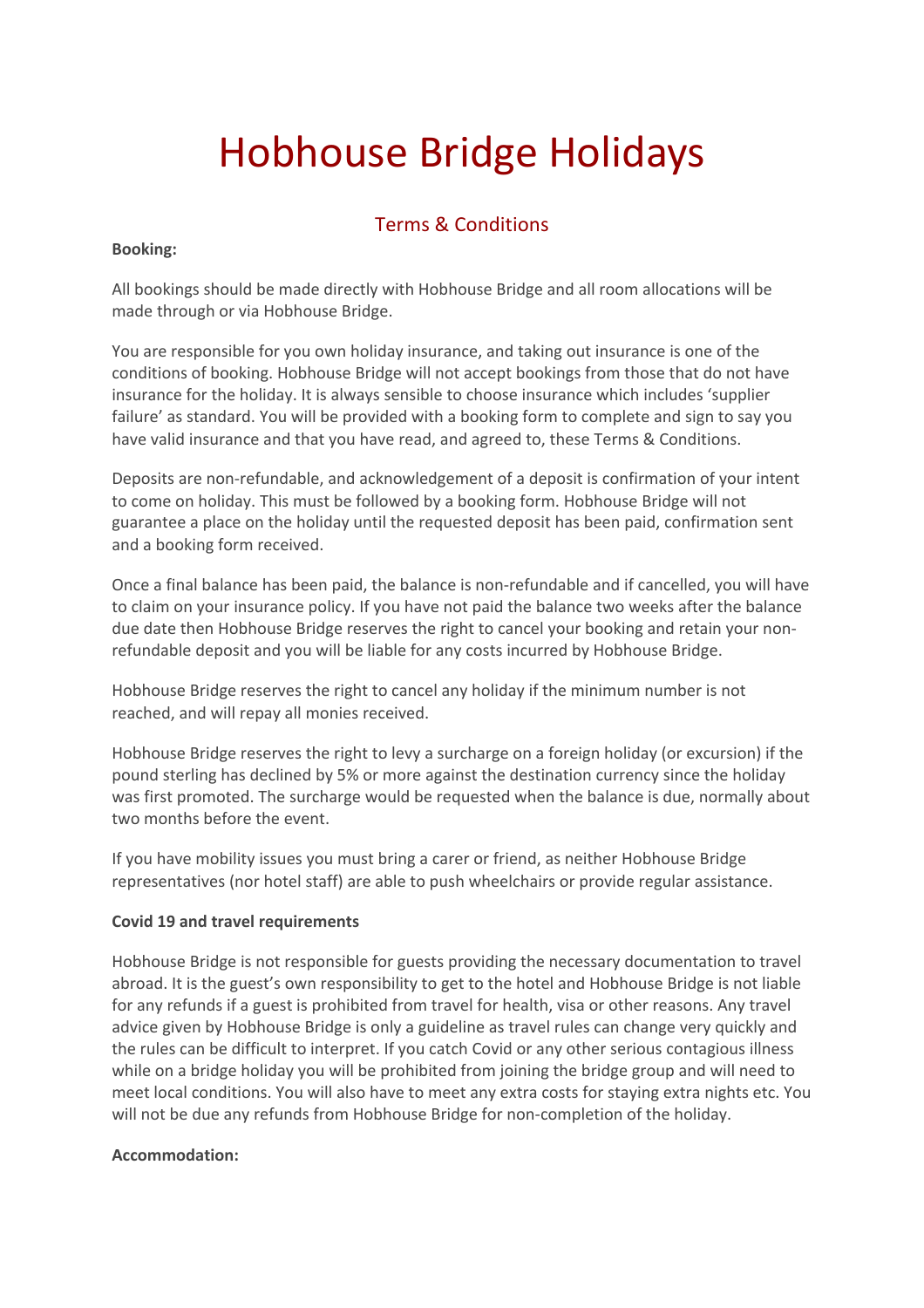All rooms are given out on a 'first come first served' basis but ultimately room allocation is at the discretion of the hotel. In some hotels, rooms will vary in size and style within a category and although allocation is up to the hotel, we will do our utmost to meet any special requirements, but they cannot be guaranteed. If a room falls into the category agreed in the booking then no negotiation will be entered into and no refunds or discounts will be awarded. Hobhouse Bridge and the hotel reserve the right to upgrade a room to a higher category at no extra cost, and the upgraded alternative will be deemed to be acceptable.

## **Flights:**

Hobhouse Bridge does not book flights. However, we do offer to arrange transfers, and ask those wishing for help with the transfer to provide details of flights and arrival times as early as possible to try and co-ordinate travel to the hotel. This service is provided more or less at cost. Hobhouse Bridge is not responsible or liable for your flights. If you cancel a holiday then you would need to try to claim a refund or voucher from your airline. If the holiday is cancelled by Hobhouse Bridge for any reason, Hobhouse Bridge is not responsible nor liable for guests' flights.

## **Bridge:**

Hobhouse Bridge Holidays are for players who enjoy the game when it is played in a friendly, social manner that typifies the ethos of Hobhouse Bridge – Friendly Bridge for Friendly People. Master points are not offered. The holidays are not suitable for total beginners.

Hobhouse Bridge will always do its best to find a suitable bridge partner. Please be polite and mindful of your manners. If Hobhouse Bridge staff feel that your behaviour has been rude or inappropriate this could result in expulsion from bridge sessions with no refund due.

If you need a bridge partner then it is preferable if you play ACOL (weak no trump and four card majors).

The teaching material is at the discretion of Hobhouse Bridge. Topics are usually decided prior to the holiday, so a change in focus is not usually possible.

Numbers at bridge sessions vary and although we will always try to make up a table of four, an odd number may well result in a temporary sit out or a table of three, with a Hobhouse Bridge staff member bidding the fourth hand and then bringing dummy in to defend.

No bridge session is compulsory and Hobhouse Bridge will endeavour to provide a varied programme of bridge according to the 'mood' of players. Once play is underway, players are requested to finish the session.

## **We reserve the right to:**

- Have only one bridge host if numbers are insufficient or if a bridge host falls ill, or  $\bullet$ substitute the host for a proxy, for any reason.
- Refuse entry if your behaviour at previous bridge sessions has been unpleasant or caused complaints from other players.